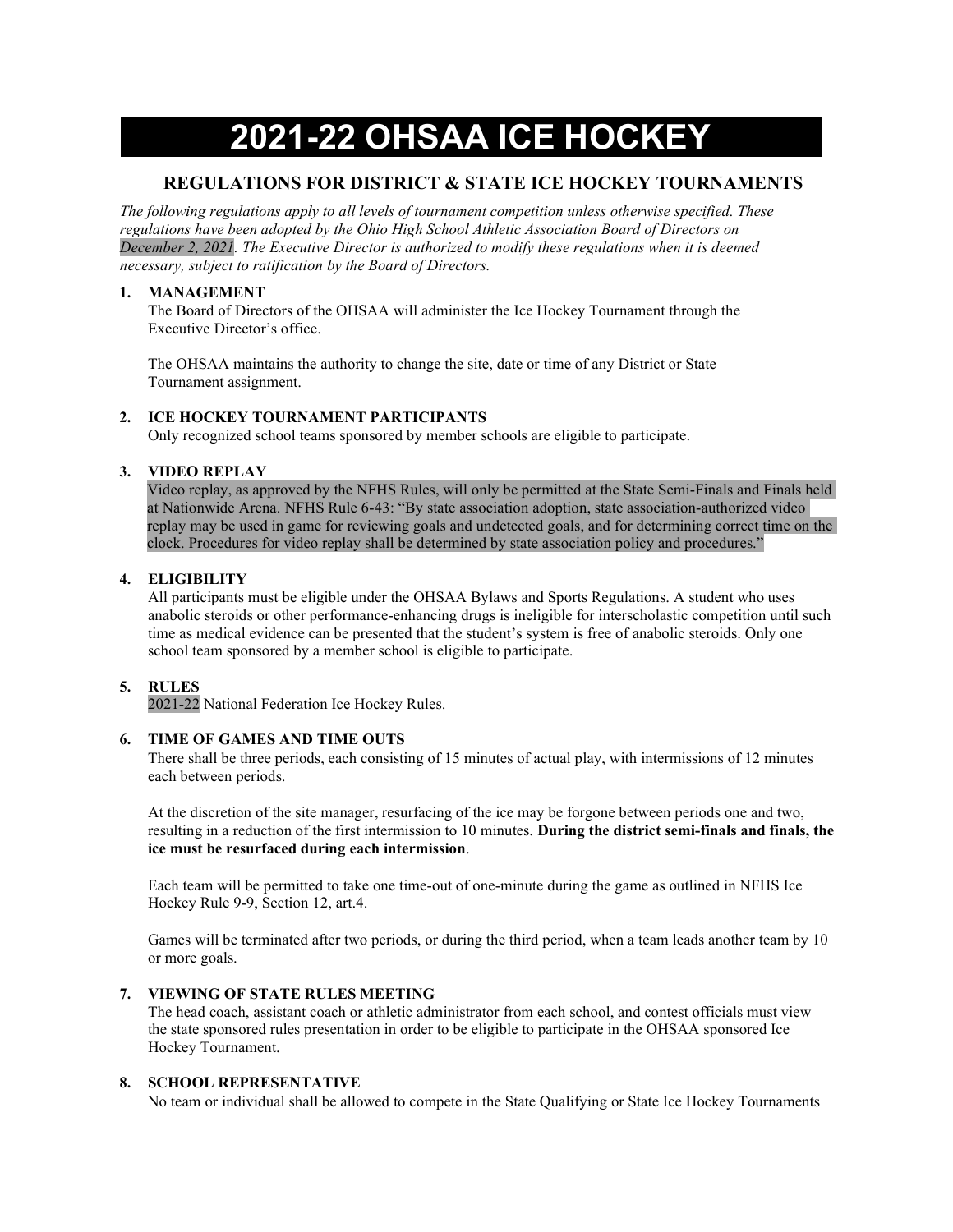unless accompanied by a coach or person authorized by the Board of Education. The school representative shall be present throughout the tournament contest. Teams unaccompanied by such school representative or coach will be disqualified.

### 9. DISTRICT TOURNAMENTS

All participating schools will be assigned to a district site by the OHSAA Office

#### 10. SCHOOL ASSIGNMENTS

Kent State University: Jim Underwood, Associate Director, KSU Ice Arena, Kent, 44242. B: 330.672.2415; Email: junderw3@kent.edu

Schools: Aurora, Canfield, Chagrin Falls, Cleveland Heights, Cuyahoga Valley Christian Academy, Gilmour Academy, Hudson, Kenston, Mayfield, Mentor, Nordonia, Notre Dame-Cathedral Latin, Orange, Shaker Heights, Solon, Stow-Munroe Falls, Twinsburg, University School, Walsh Jesuit (19)

State Qualifiers: One team to the State Tournament at Nationwide Arena, Columbus.

Brooklyn Recreation Center: Ron Victor, Manager, 7519 Wefel Ave., Brooklyn, 44144; H: 216-749- 4782, C: 216-789-8832; Email: ronaldvictorohio@gmail.com

Schools: Avon, Avon Lake, Bay, Benedictine, Brecksville-Broadview Hts., Brooklyn, Elyria Catholic, Holy Name, Lakewood, Normandy, North Olmsted, Olmsted Falls, Padua Franciscan, Parma, Rocky River, St Edward, St Ignatius, Steele, Strongsville, Westlake (20)

State Qualifiers: One team to the State Tournament at Nationwide Arena, Columbus.

Sylvania Tam-O-Shanter: Tom Cline, 7060 Sylvania Ave, Sylvania, 43560; P: 419-885-1167; Email: tom.cline485@gmail.com

Schools: Anthony Wayne, Bowling Green, Clay, Findlay, Perrysburg, St. Francis de Sales, St. John's Jesuit, Sylvania Northview, Sylvania Southview, Whitmer (10)

State Qualifiers: One team to the State Tournament at Nationwide Arena, Columbus.

Ohio Health Ice Haus: 200 W. Nationwide Blvd., Columbus, 43215; Jeremy Rogers, Manager, Chiller LCC, 7001 Dublin Park Dr., Dublin, 43016 P: 614-791-9999 Ext. 123; Email: jrogers@thechiller.com

Schools: Archbishop Alter, Archbishop Moeller, Beavercreek, Bishop Watterson, Columbus Academy, Dublin Coffman, Dublin Jerome, Elder, Gahanna Lincoln, New Albany, Olentangy, Olentangy Berlin, Olentangy Liberty, Olentangy Orange, Springboro, St. Charles, St. Francis DeSales, St. Xavier, Talawanda, Thomas Worthington, Troy, Upper Arlington, Worthington Kilbourne (23)

State Qualifiers: One team to the State Tournament at Nationwide Arena, Columbus.

#### 11. DISTRICT TOURNAMENT AND STATE TOURNAMENT DATES

District Competition – Monday, February 14 to Saturday, March 5, 2022. District Finals must be completed by Saturday, March 5, 2022.

#### State Semifinals and Finals – March 11-12, 2022, Nationwide Arena, Columbus.

## 12. BRACKETS

The OHSAA constructs and publishes on its website ice hockey tournament brackets for the entire state.

a. Please fax or e-mail a copy of your tournament bracket to Ronald Sayers immediately after your seeding and draw meeting (fax 614-267-1677 or rsayers@ohsaa.org).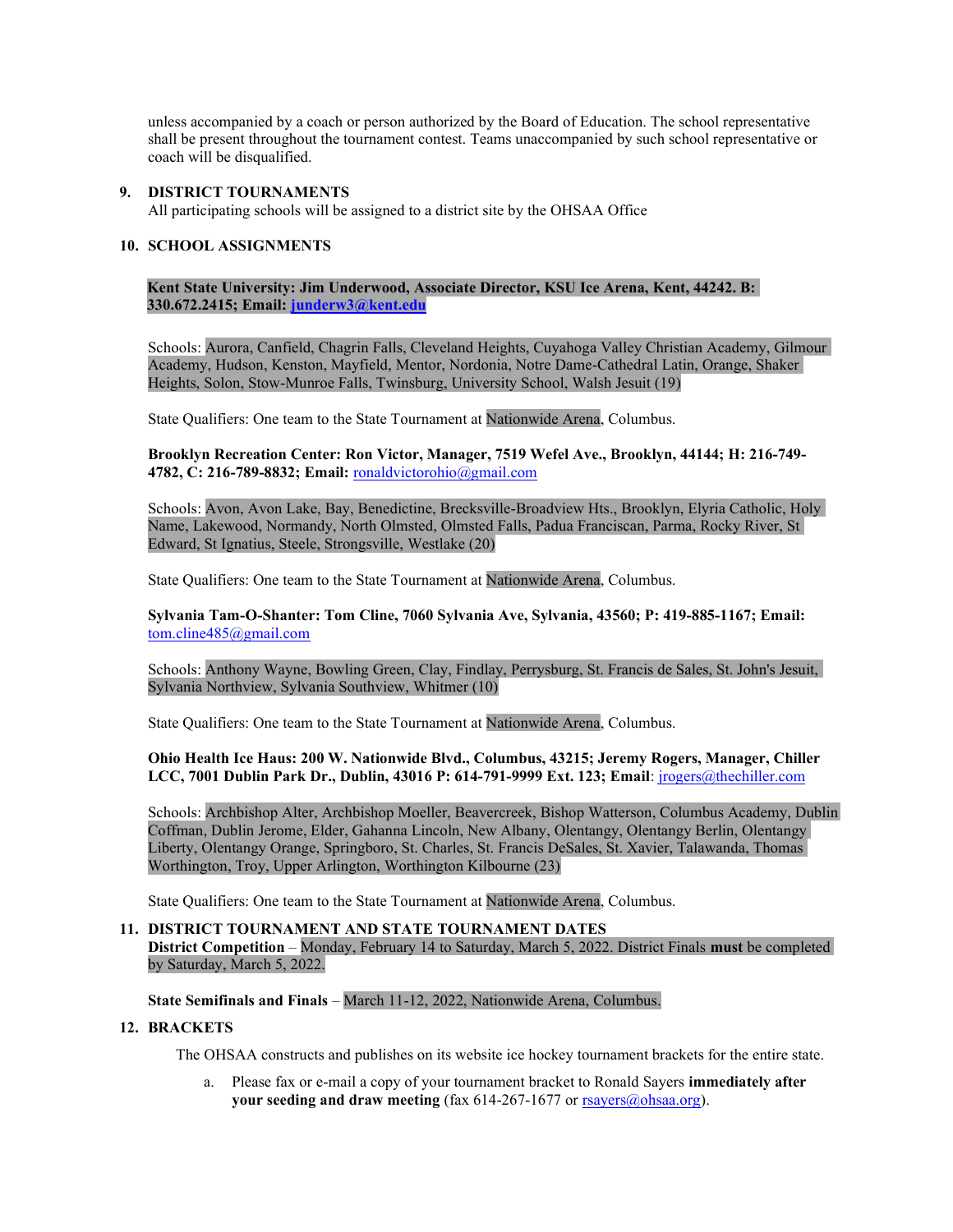#### b. In order to maintain the accuracy of the brackets throughout the tournament, please be sure to follow the enclosed information regarding the reporting of results.

#### 13. MANAGER INSTRUCTIONS: SEEDING AND DRAW PROCEDURES

Each coach will receive their customized instruction sheet listing username and password. Please keep your instructions available in case any of your coaches need assistance. YOU WILL NEED TO NOTIFY ALL COACHES IN YOUR TOURNAMENT OF THE PLACE AND TIME FOR THE DRAW MEETING THAT IS SCHEDULED FOR WEDNESDAY, FEBRUARY 9, 2022.

- a. You will receive a spreadsheet with all voting information prior to your draw meeting on February 9, 2022.
- b. The spreadsheet will list in rank order the total votes each of your teams. (1-10 in Sylvania, 1- 26 in Columbus, 1-21 in Brooklyn and 1-21 in Kent)
- c. The team with the greatest number of points will be seeded #1. The rest of the teams are ranked in order. In case of a tie, only the tied teams will be re-voted upon.
- d. If a tie should occur the second time, a flip of a coin shall determine the seeded team.
- e. Note: All teams shall be seeded.
- f. This procedure eliminates the need to draw for placement of unseeded teams. Teams shall place themselves on the bracket in the order they were seeded.

Placement of Teams on the Bracket

- a. The placement of teams on the brackets shall take place after you have distributed the results of the vote.
- b. Teams shall place themselves on the bracket in order of seed.
- c. There shall be no passing.
- d. This procedure shall be followed until all teams have been placed on the bracket.
- e. If a school fails to have a representative present at the drawing and seeding meeting, the manager shall place the school on the open bracket after all other teams have been placed on the bracket. If more than one school fails to have a representative at the drawing and seeding meeting, the manager shall place the schools on the bracket according to the alphabetical order of school names.

The tournament manager will distribute brackets to representatives of participating teams. All brackets should designate date and time of game.

#### 14. RESULTS

- a. After each district game prior to the District Final, contact Ronald Sayers at the OHSAA via phone or email –  $r = \frac{r}{3}$  rsayers (a) ohsaa.org - to report the results. It is also necessary to report any games that have been postponed.
- b. IMMEDIATELY following the completion of the District Final Game, please notify Ronald Sayers at the OHSAA office no later than Saturday evening or Sunday evening, in the event of a postponement. Please send an email to  $rsayers@obsaa.org$  or call 614-549-6969. If calling, please identify your tournament site, the final score and the name of the winning school.

## 15. PLAYERS IN UNIFORM

Twenty minutes prior to game time the coach of each team shall submit a list of a maximum of 23 players, including goalkeepers, that may dress for and play in a game. It is recommended that a minimum of two goalkeepers be among the 23 players dressed.

### 16. TEAM BENCH

Only players in uniform, two coaches, one faculty representative, one doctor, one manager and one trainer shall be permitted on the player's bench. In total, only 29 individuals may be on the player's bench.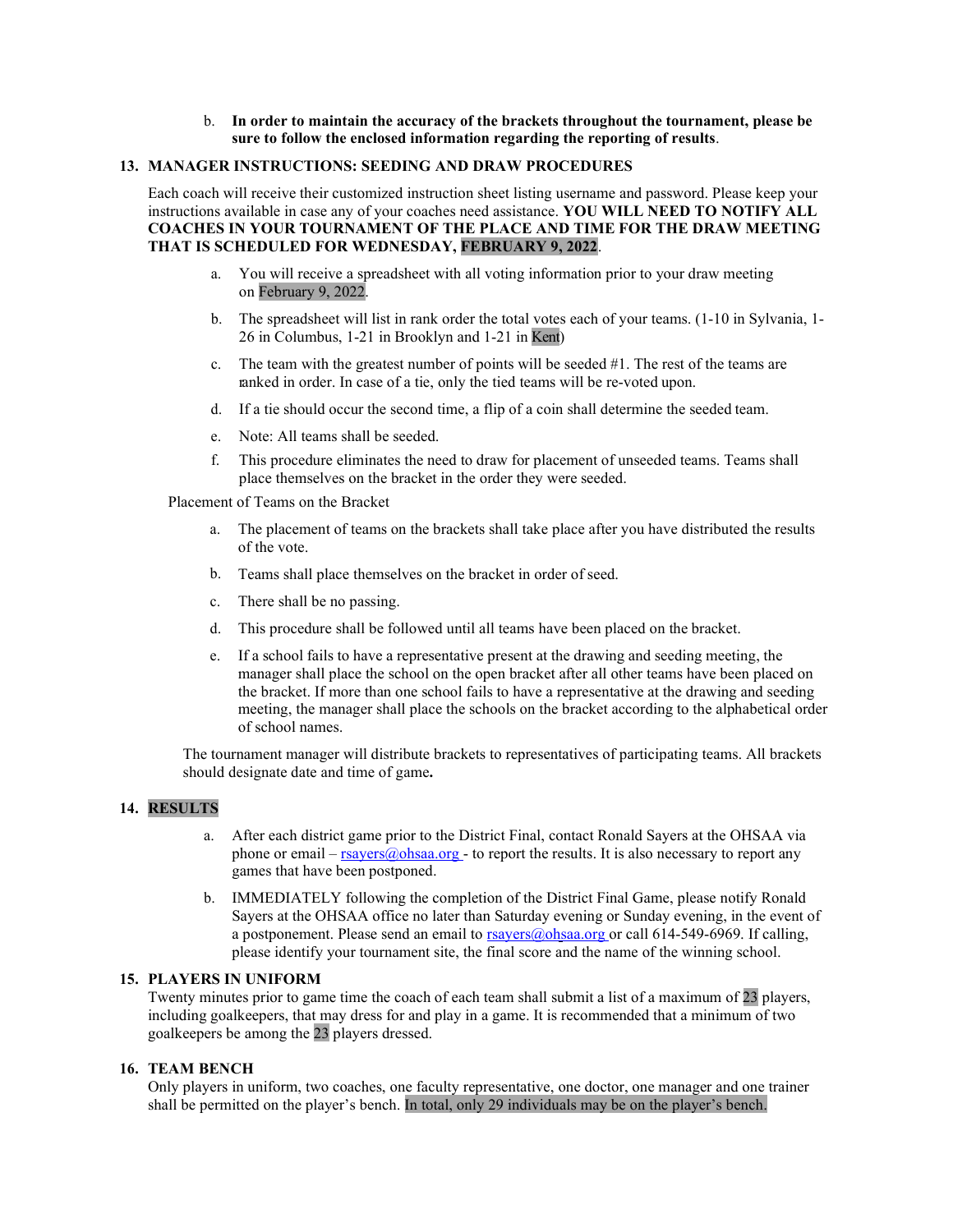## 17. LOCKER ROOM

Each team shall be assigned a locker room and bench by the site manager.

#### 18. UNIFORM

The higher seeded team will be the home team and wear the light color uniform.

#### 19. EXTRA EQUIPMENT

Schools shall be responsible for bringing extra equipment

## 20. TEAM ADMITTANCE AND PASSES

Twenty-three players, two coaches, one faculty representative, one doctor, one manager and one trainer will be admitted at the pass gate by a typewritten list certified by the principal of the school. All other individuals must purchase a ticket for entry.

#### 21. AWARDS

No awards will be presented at the site of the District Tournament except those furnished by the OHSAA. Team trophies will be presented to the championship and runner-up teams. Individual members of championship and runner-up teams and the coach will be presented with medals by the OHSAA.

#### 22. ADMISSION PRICES

- o \$12 Pre-Sale; \$15 Three Hours Prior to Contest
- o All ticketing will be completed through HomeTown Ticketing; no cash sales.

#### 23. PASS-OUTS

No pass-outs shall be given out at any game site.

#### 24. OVERTIME

If a contest is tied after regulation play, the following shall apply: There shall be a maximum of five 8 minute overtimes, with any goal resulting in sudden victory for the team that scores. The first overtime shall consist of all five skaters per team, while overtimes two through five shall consist of four skaters per team. Should the contest remain tied after the fifth overtime, a shootout will take place to determine a winning team.

Accordingly, the OHSAA adopts the following overtime rules that shall govern play if the game is tied at the conclusion of regulation. Unless otherwise noted in these Overtime Rules, NFHS playing rules for the sport of hockey shall be in effect during all overtime periods.

# Overtimes/Shootout Ice Cuts and Changing Ends

The ice shall only be cut, after the 1st, and 3rd Overtimes. Officials may order additional ice cuts in the event the ice is unplayable per NFHS Rule 6-39, Article 2. Teams will change ends after each period, during regulation and after all Overtimes.

#### Length of Periods and First Goal (Sudden Victory)

In all overtimes, the scoring of a goal concludes the contest and the scoring team is the winner. 2

#### Number of Players

Play during the 2nd and following overtimes shall consist of 4 skaters per team, with penalties assessed in normal fashion. When a penalty is assessed, the teams shall play 4-on-3. When a team already playing with 3 skaters is assessed an additional penalty/penalties, the non-offending team shall be permitted to add an additional skater (maximum of 5 skaters per team) per each penalty until such time as each penalty expires, at which point the additional skater shall leave the ice at the next stoppage of play. No team shall ever have less than 3 or more than 5 skaters on the ice (unless removing its goalie).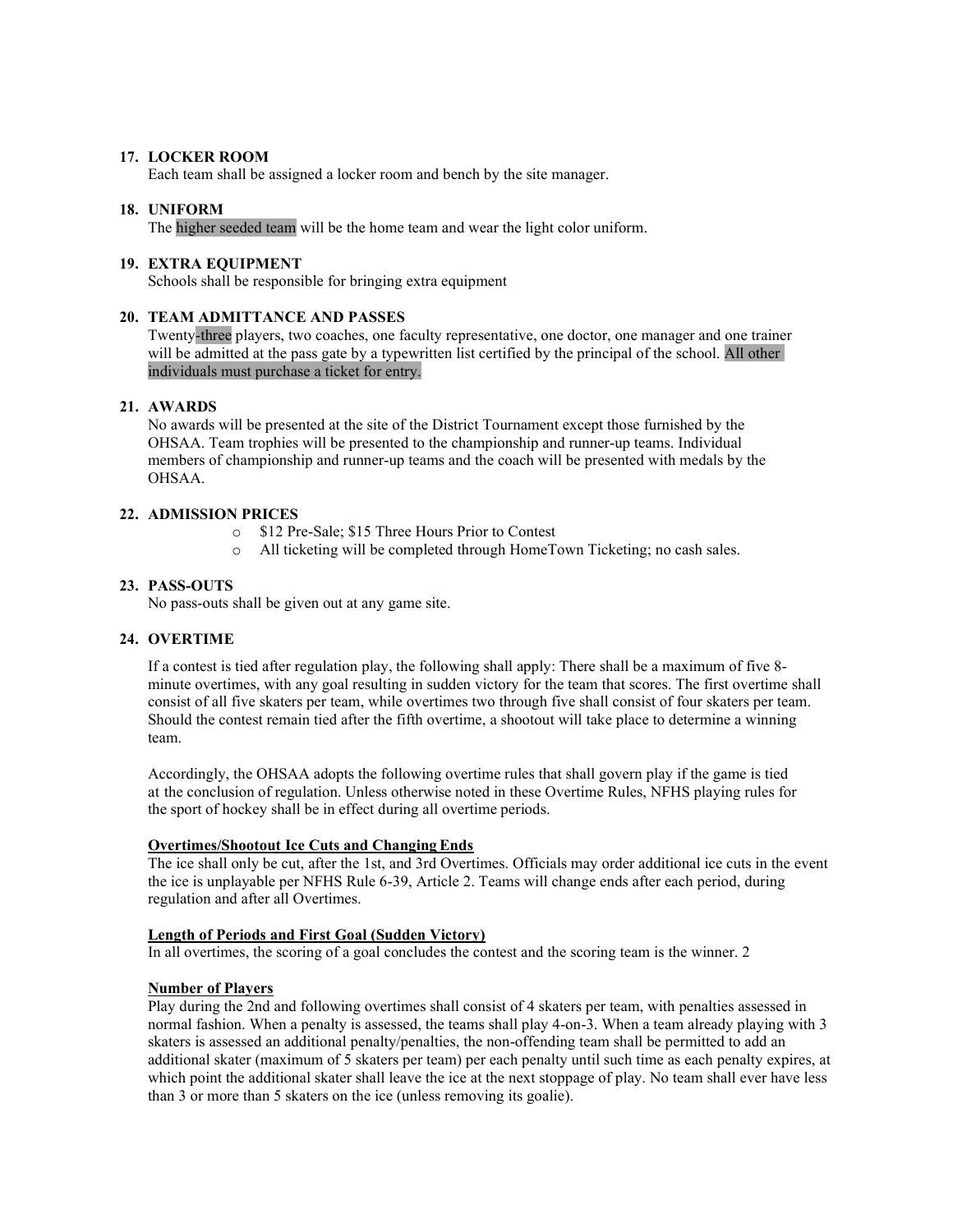1st OT – 8:00 Minutes of play. 3:00 Minute Intermission prior to start of OT. Teams Change Ends of ice. 5 skaters per team. If still tied, 15:00 Minute Ice Cut prior to start of 2nd OT.

2nd OT– 8:00 Minutes of play. Teams Change Ends of ice. 4 skaters per team (4 on 4, subject to remaining penalty minutes from previous period and the Number of Players rules set forth above). If still tied, 3:00 Minute Intermission before start of 3rd overtime.

3rd OT– 8:00 Minutes of play. Teams Change Ends of ice. 4 skaters per team (4 on 4, subject to remaining penalty minutes from previous period and the Number of Players rules set forth above). If still tied, 15:00 Minute Ice Cut before start of 4th OT.

4th OT – 8:00 Minutes of play. Teams Change Ends of ice. 4 skaters per team (4 on 4, subject to remaining penalty minutes from previous period and the Number of Players rules set forth above). If still tied 3:00 Minute Intermission prior to start of 5th OT.

5th OT – 8:00 Minutes of play. Teams Change Ends of ice. 4 skaters per team (4 on 4, subject to remaining penalty minutes from previous period and the Number of Players rules set forth above).

If still tied, SHOOTOUT. 3:00 Minute Intermission prior to start of Shootout.

### PLAYER SHOOTOUT PROCEDURES

- The teams will not change ends for the shootout.
- The visiting team will shoot first. The teams shall alternate shots. Three (3) players from each team shall participate in the shootout.
- All players are eligible to participate in the shootout unless they are serving a minor penalty, a major penalty, a ten- minute misconduct or have been assessed a game disqualification penalty.
- Each team will be given three shots, unless the outcome is determined earlier in the shootout. After each team has taken three shots, if the score remains tied, the shootout will proceed to a "Sudden Victory" format until one team scores, and the other team fails to score.
- Regardless of the number of goals scored during the shootout portion of overtime, the final score recorded for the game will give the winning team one more goal than its opponent, based on the score at the end of overtime.
- If a team declines to participate in the shootout procedure, the game will be declared as a shootout loss for that Team.

#### Player Shootout Eligibility

Rules governing the shootout shall be the same as listed under NFHS Rule 4-5 Section 7 - Penalty Shot.

#### Player Shootout Eligibility:

- At the beginning of the shootout, the head official shall count the number of eligible shooters (non- goalies) on each bench (excluding injured players or players serving penalties).
- The head official and the official scorekeeper shall be responsible for recording, using player's uniform numbers, and which players participate in the shootout.
- When the teams have the same number of shooters, no player may shoot a second time until all other players on that team have shot once. The same rule shall apply throughout all subsequent rounds of any shootout.
- When the teams have a different number of shooters, no player may shoot twice until the team with the lesser number of players has used all of its players in the shootout. At that point, both teams may use players who have already shot, or the team with the larger roster may use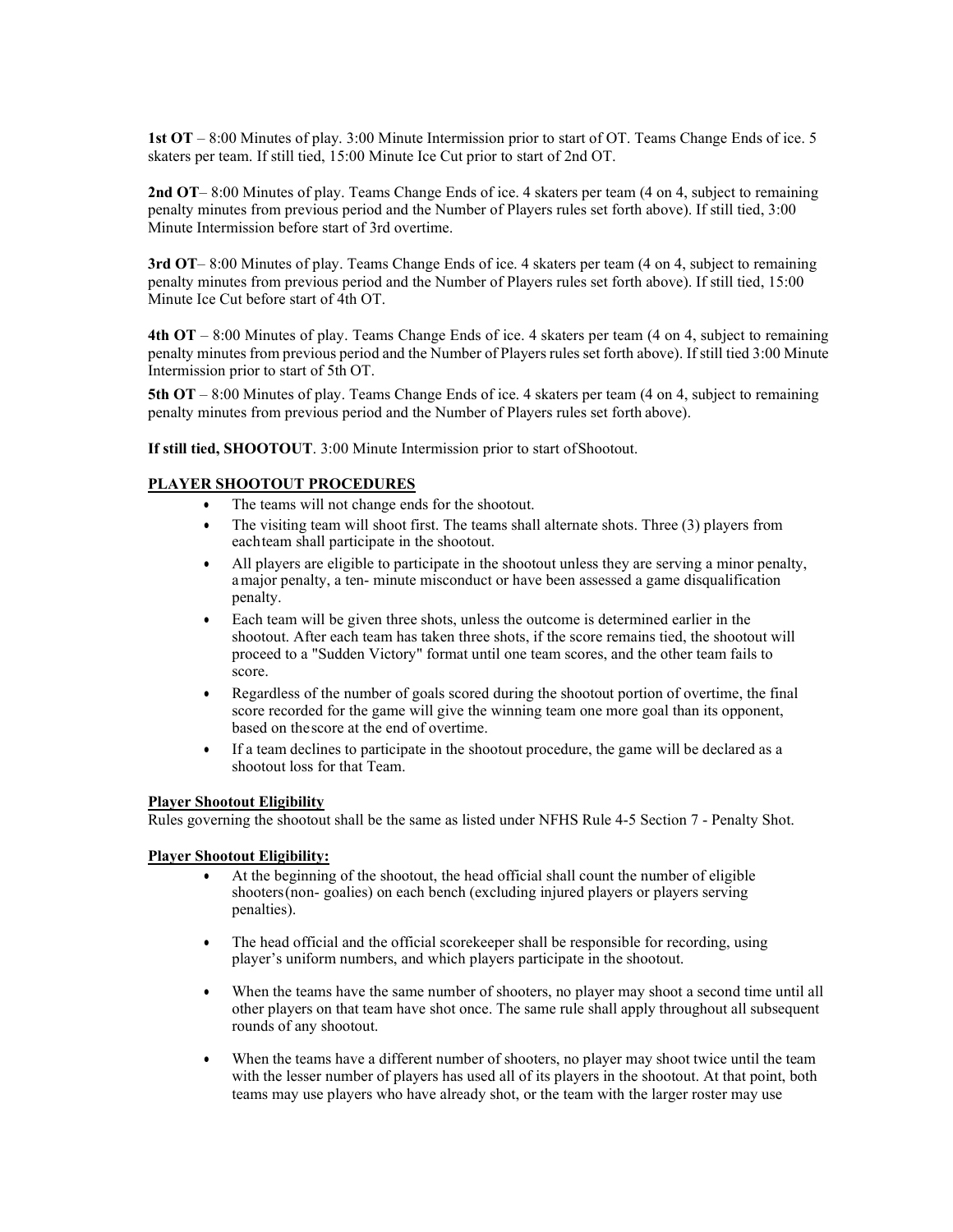players who have not yet shot. This process shall continue until the team with the lesser number of players has had all players shoot a second (2nd) time, at which point the process shall repeat. (For example: Team A has 15 eligible shooters. Team B has 20 eligible shooters. When Team A has used all 15 of its shooters, Team A may start over and select any of its 15 shooters to shoot. Team B may likewise use a player who has already shot, or may use any of the 5 players who did not shoot in the first round.)

 The goal of this rule is that no player may shoot a subsequent time until all other players on that team have also shot, and the team with larger roster shall be permitted to use "repeat shooters" at the same time as the team with the smaller roster.

## 25. RADIO, PRESS AND PHOTOGRAPHERS

All requests for space shall be directed to the game manager. Proper credentials must be presented for admission at pass gate.

## 26. TV

All requests for TV shall be directed to Tim Stried (tstried@ohsaa.org), OHSAA Director of Communications.

### 27. INTRODUCTION OF PLAYERS

Players listed in starting line-up shall be introduced.

### 28. NOISEMAKERS AND BANDS

Shakers, mechanical noisemakers such as horns, bells sirens, drums, etc., are NOT PERMITTED.

SCHOOL OFFICIALS ARE REMINDED TO EMPHASIZE THIS AT SCHOOL PEP RALLIES, ASSEMBLIES, BULLETINS AND ANNOUNCEMENTS.

District Tournament managers will determine if there is adequate space for bands. Each band member must present a ticket for admission.

## 29. SPECTATOR ATTIRE

Shirts/appropriate attire must be worn by all spectators at all OHSAA indoor tournaments.

#### 30. TEAM EXPENSES

District: None.

### 31. OFFICIALS

Officials will be assigned by the OHSAA office.

## 32. VIDEOTAPING OR FILMING

### a) Videotaping or filming by participating schools.

Videotaping or filming of tournament contests by one or both of the schools playing the game is permitted provided the permission of the tournament manager is secured, it is done at the expense of the school involved, and a maximum of one individual per school is permitted. Videotaping or filming of a

#### potential opponent's tournament game is prohibited.

#### b) Videotaping or filming by spectators.

- 1. Shall be for personal use.
- 2. Shall not be used for the purpose of scouting or coaching.
- 3. Shall not interfere with the view of the athletic contest by other spectators.
- 4. The tournament site shall not permit the use of more than the seating space for which the spectator has paid when seating is needed for paid fans.
- 5. The tournament site accepts no liability for damage or theft of spectator's equipment or injury as a result of privately owned equipment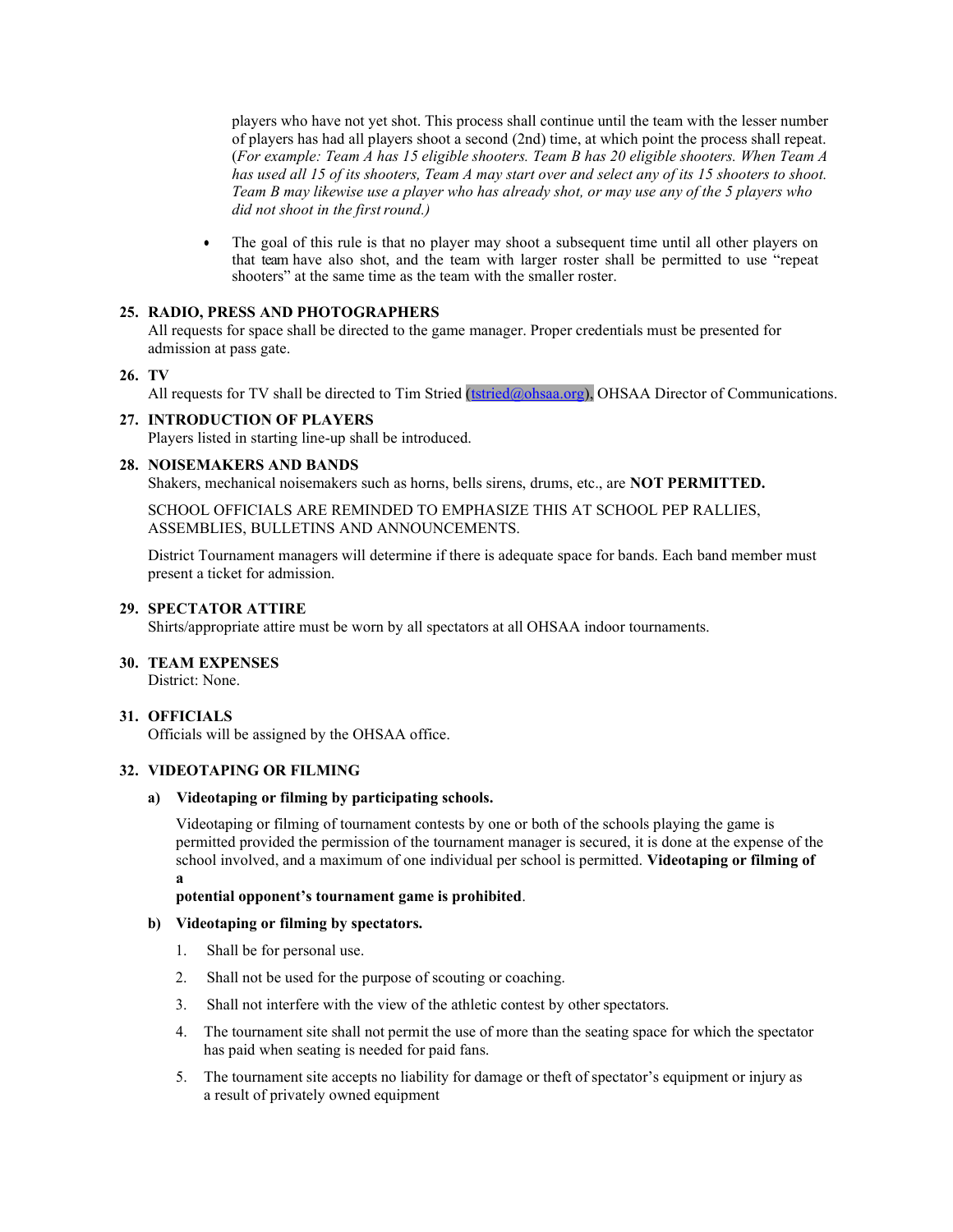- 6. Equipment will not be permitted in any playing area only in the spectator seating area.
- 7. The tournament site will not provide sources of power for video equipment.
- 8. Violation of this regulation may result in the removal of offender from the premises.

#### 33. UNSPORTING CONDUCT PENALTY

During participation in OHSAA tournaments, any student or coach ejected for unsporting conduct shall be ineligible for all contests for the remainder of that day. In addition, the player or coach shall be ineligible for all contests at all levels in ice hockey until two regular season/tournament contests are competed at the same level as the ejection. Individuals ejected for unsporting conduct shall be reported to the OHSAA Office by the tournament manager. The OHSAA Office will investigate the situation and may impose additional penalties in accordance with Bylaw 12 if the situation warrants it.

Participation in an athletic contest is a privilege. Each individual is expected to conduct himself or herself in an exemplary manner while participating.

#### 34. PROPERTY DAMAGE

There is no insurance covering property damage. If property is damaged at a tournament site by competing school teams, student body or spectators, the school from which the students and/or spectators come shall be liable and pay the cost of repair or replacement. The tournament manager is authorized to deduct from the school's share the cost of any damages caused by competing schools. Other damages to facilities not attributed to a competing school could be a legitimate tournament expense and may be deducted from tournament receipts. If damage is extensive, the Board of Directors will become involved. Student crowd control at state sponsored tournaments is the responsibility of the administrative heads of the competing schools.

#### 35. SPONSORSHIP AND RIGHTS

The Ohio High School Athletic Association is the sponsoring organization for the Boys State Ice Hockey and District Tournaments. The OHSAA reserves all rights in regard to the management of this tournament and the sale of any items at the tournament sites. Any sale of food, clothing, souvenirs or other items is strictly prohibited without permission of the OHSAA Executive Director. The videotaping of any or all portions of the tournament for resale purposes is prohibited without permission.

## 36. PROHIBITED ADVERTISING

There shall be no advertising through printed media, billboards, radio or television that includes beer, wine, liquor, tobacco, political parties or candidates or any other advertising contrary to the philosophy of the high school athletic program.

#### 37. RAFFLES PROHIBITED

There shall be no raffles or any type of games of chance permitted at the site of tournament contests during the period beginning one hour prior to the tournaments and ending one hour after the tournaments have ended.

## 38. PROHIBITED SALES

The sale of, the distribution of, or the consumption of alcoholic beverages or illegal drugs is not permitted at the site of any contest involving OHSAA member schools.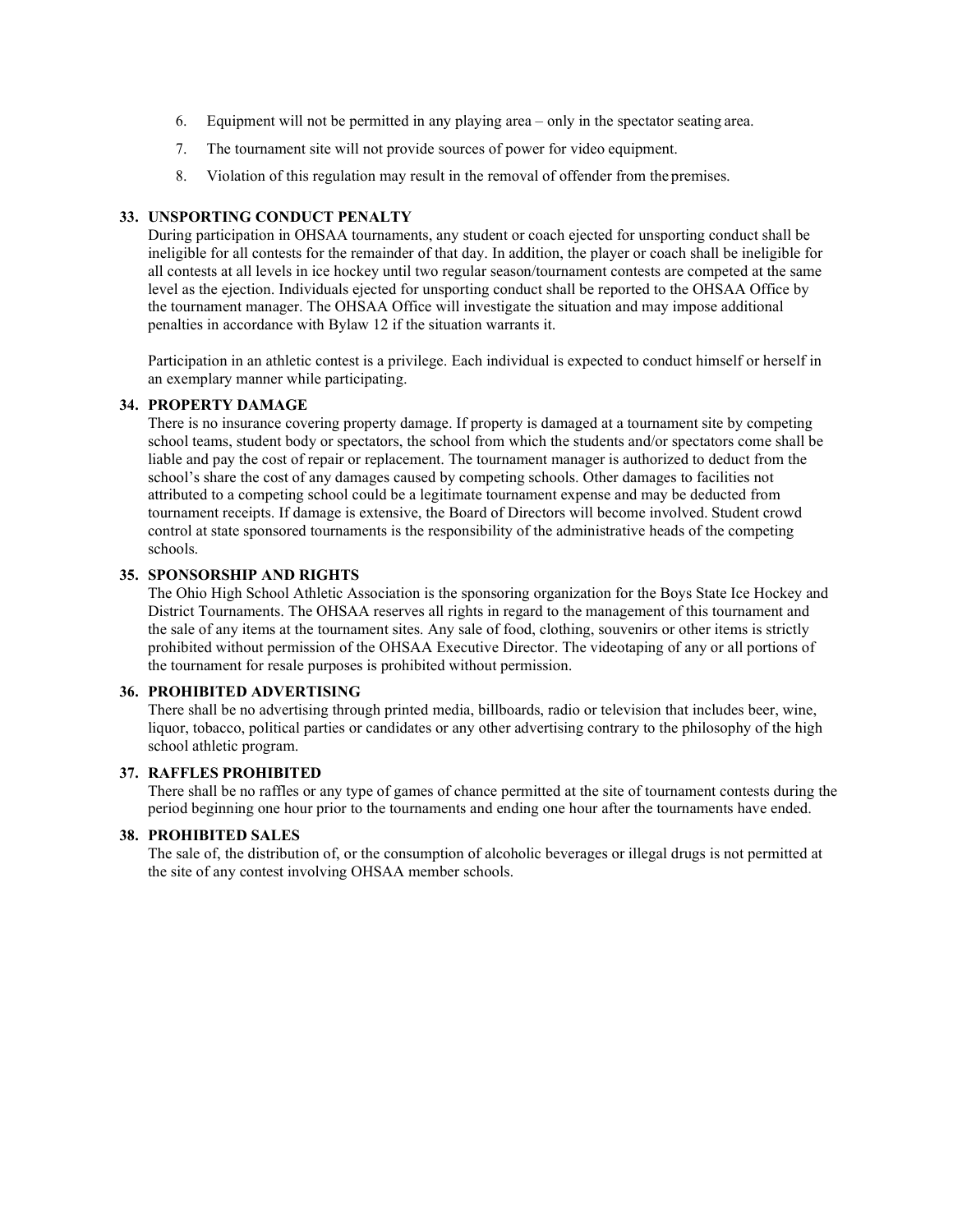## 44th ANNUAL BOYS STATE ICE HOCKEY TOURNAMENT MARCH 10<sup>th</sup> - 12<sup>th</sup>, 2022 NATIONWIDE ARENA, COLUMBUS, OHIO

## 1. TOURNAMENT MANAGER

The State Ice Hockey Tournament is under the supervision and sponsorship of the OHSAA. The State Tournament manager will be Jason Zumpano, Nationwide Ice Arena, 200 W Nationwide Arena Columbus, OH 43215. B: 614-246-4152.

## 2. REGULATIONS

The same regulations and administration for District Ice Hockey Games shall apply to the State Ice Hockey Tournament in addition to those listed below.

## 3. MEETING OF STATE FINALISTS

A meeting with representatives from schools that qualified for the State Tournament will be held Sunday, March 6, 2022 at 11:00 AM to receive final instructions regarding the state tournament.

# 4. TOURNAMENT ROTATIONAL SCHEDULE

District winners from: Brooklyn, Columbus, Kent and Sylvania

| $2022 - March 10^{th} - 12^{th}$ |                 |        |                 |  |
|----------------------------------|-----------------|--------|-----------------|--|
| 1.                               | <b>Brooklyn</b> | vs. 2. | Kent            |  |
| 3.                               | Sylvania        | vs. 4. | Columbus        |  |
| 2023 - Dates TBA                 |                 |        |                 |  |
| 1.                               | Columbus        | vs. 2. | <b>Brooklyn</b> |  |
| 3.                               | Kent            | vs. 4. | Sylvania        |  |

## 5. ADMISSION

- o \$20 Adult; \$15 Student
- o Tickets are valid for entry into any contest for that specific day

## 6. PRACTICE SESSIONS

There shall be no practice sessions permitted at the tournament site other than pre-game practice.

## 7. AWARDS

Team trophies will be presented to the State Champion and Runner-up. Individual members of both teams will be presented with gold or silver medals. Medals will be presented to the coach of the State Championship and State Runner-Up teams.

# 8. TEAM EXPENSES

No team expenses will be reimbursed for the 2021-22 school year.

## 9. MEDIA CREDENTIALS

Media credential request forms can be found under "Media Information" on the OHSAA web site (www.ohsaa.org). Submit the request form to Tim Stried at the OHSAA office (fax: 614-267-1677) no later than Tuesday, March 8, 2022. Proper credentials must be presented for admission at the media pass gate.